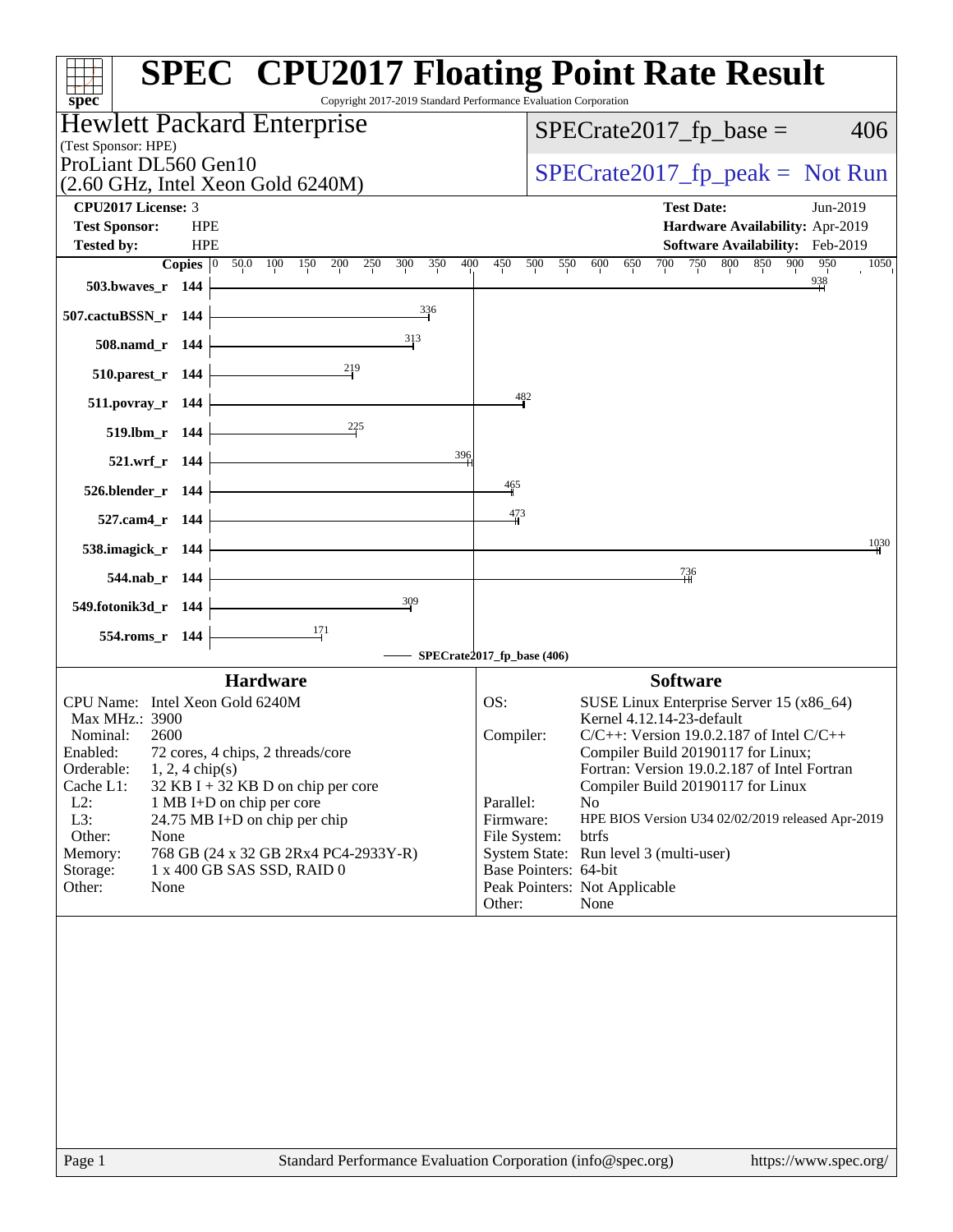#### **[SPEC CPU2017 Floating Point Rate Result](http://www.spec.org/auto/cpu2017/Docs/result-fields.html#SPECCPU2017FloatingPointRateResult)** Copyright 2017-2019 Standard Performance Evaluation Corporation

#### Hewlett Packard Enterprise

(Test Sponsor: HPE)

**[spec](http://www.spec.org/)**

(2.60 GHz, Intel Xeon Gold 6240M)

 $SPECTate2017<sub>fp</sub> base = 406$ 

#### ProLiant DL560 Gen10  $SPECTA = 50$  [SPECrate2017\\_fp\\_peak =](http://www.spec.org/auto/cpu2017/Docs/result-fields.html#SPECrate2017fppeak) Not Run

**[CPU2017 License:](http://www.spec.org/auto/cpu2017/Docs/result-fields.html#CPU2017License)** 3 **[Test Date:](http://www.spec.org/auto/cpu2017/Docs/result-fields.html#TestDate)** Jun-2019 **[Test Sponsor:](http://www.spec.org/auto/cpu2017/Docs/result-fields.html#TestSponsor)** HPE **[Hardware Availability:](http://www.spec.org/auto/cpu2017/Docs/result-fields.html#HardwareAvailability)** Apr-2019 **[Tested by:](http://www.spec.org/auto/cpu2017/Docs/result-fields.html#Testedby)** HPE **[Software Availability:](http://www.spec.org/auto/cpu2017/Docs/result-fields.html#SoftwareAvailability)** Feb-2019

#### **[Results Table](http://www.spec.org/auto/cpu2017/Docs/result-fields.html#ResultsTable)**

|                                                                                                                                                                                                                                                                                                                          |               |                |                | <b>Base</b>    |            |                |       | <b>Peak</b>   |                |              |                |              |                |              |
|--------------------------------------------------------------------------------------------------------------------------------------------------------------------------------------------------------------------------------------------------------------------------------------------------------------------------|---------------|----------------|----------------|----------------|------------|----------------|-------|---------------|----------------|--------------|----------------|--------------|----------------|--------------|
| <b>Benchmark</b>                                                                                                                                                                                                                                                                                                         | <b>Copies</b> | <b>Seconds</b> | Ratio          | <b>Seconds</b> | Ratio      | <b>Seconds</b> | Ratio | <b>Copies</b> | <b>Seconds</b> | <b>Ratio</b> | <b>Seconds</b> | <b>Ratio</b> | <b>Seconds</b> | <b>Ratio</b> |
| 503.bwaves_r                                                                                                                                                                                                                                                                                                             | 144           | 1541           | 937            | 1540           | 938        | 1529           | 944   |               |                |              |                |              |                |              |
| 507.cactuBSSN r                                                                                                                                                                                                                                                                                                          | 144           | 540            | 338            | 543            | 336        | 543            | 336   |               |                |              |                |              |                |              |
| 508.namd_r                                                                                                                                                                                                                                                                                                               | 144           | 439            | 312            | 438            | 313        | 438            | 313   |               |                |              |                |              |                |              |
| 510.parest_r                                                                                                                                                                                                                                                                                                             | 144           | 1719           | 219            | 1721           | 219        | 1717           | 219   |               |                |              |                |              |                |              |
| 511.povray_r                                                                                                                                                                                                                                                                                                             | 144           | 695            | 483            | 699            | 481        | 697            | 482   |               |                |              |                |              |                |              |
| 519.lbm r                                                                                                                                                                                                                                                                                                                | 144           | 675            | 225            | 675            | 225        | 675            | 225   |               |                |              |                |              |                |              |
| $521$ .wrf $r$                                                                                                                                                                                                                                                                                                           | 144           | 815            | 396            | 800            | 403        | 814            | 396   |               |                |              |                |              |                |              |
| 526.blender r                                                                                                                                                                                                                                                                                                            | 144           | 473            | 464            | <u>471</u>     | 465        | 470            | 466   |               |                |              |                |              |                |              |
| $527$ .cam $4r$                                                                                                                                                                                                                                                                                                          | 144           | 532            | 473            | 531            | 474        | 536            | 470   |               |                |              |                |              |                |              |
| 538.imagick_r                                                                                                                                                                                                                                                                                                            | 144           | 348            | 1030           | 349            | 1030       | 348            | 1030  |               |                |              |                |              |                |              |
| $544.nab_r$                                                                                                                                                                                                                                                                                                              | 144           | 327            | 740            | 332            | 730        | 329            | 736   |               |                |              |                |              |                |              |
| 549.fotonik3d r                                                                                                                                                                                                                                                                                                          | 144           | 1823           | 308            | 1818           | 309        | 1812           | 310   |               |                |              |                |              |                |              |
| $554$ .roms_r                                                                                                                                                                                                                                                                                                            | 144           | 1330           | 172            | 1335           | <u>171</u> | 1336           | 171   |               |                |              |                |              |                |              |
| $SPECrate2017_fp\_base =$                                                                                                                                                                                                                                                                                                |               |                | 406            |                |            |                |       |               |                |              |                |              |                |              |
| $SPECrate2017_fp_peak =$                                                                                                                                                                                                                                                                                                 |               |                | <b>Not Run</b> |                |            |                |       |               |                |              |                |              |                |              |
| $\mathbf{r}$ and $\mathbf{r}$ are the set of the set of the set of the set of the set of the set of the set of the set of the set of the set of the set of the set of the set of the set of the set of the set of the set of the set<br>$\mathbf{p}$ and $\mathbf{r}$ and $\mathbf{r}$ and $\mathbf{r}$ and $\mathbf{r}$ |               |                |                |                |            |                |       |               |                |              |                |              |                |              |

Results appear in the [order in which they were run](http://www.spec.org/auto/cpu2017/Docs/result-fields.html#RunOrder). Bold underlined text [indicates a median measurement.](http://www.spec.org/auto/cpu2017/Docs/result-fields.html#Median)

#### **[Submit Notes](http://www.spec.org/auto/cpu2017/Docs/result-fields.html#SubmitNotes)**

 The numactl mechanism was used to bind copies to processors. The config file option 'submit' was used to generate numactl commands to bind each copy to a specific processor. For details, please see the config file.

#### **[Operating System Notes](http://www.spec.org/auto/cpu2017/Docs/result-fields.html#OperatingSystemNotes)**

 Stack size set to unlimited using "ulimit -s unlimited" Transparent Huge Pages enabled by default Prior to runcpu invocation Filesystem page cache synced and cleared with: sync; echo 3 > /proc/sys/vm/drop\_caches runcpu command invoked through numactl i.e.: numactl --interleave=all runcpu <etc>

#### **[General Notes](http://www.spec.org/auto/cpu2017/Docs/result-fields.html#GeneralNotes)**

Environment variables set by runcpu before the start of the run: LD\_LIBRARY\_PATH = "/home/cpu2017\_u2/lib/ia32:/home/cpu2017\_u2/lib/intel64"

 Binaries compiled on a system with 1x Intel Core i9-7900X CPU + 32GB RAM memory using Redhat Enterprise Linux 7.5 NA: The test sponsor attests, as of date of publication, that CVE-2017-5754 (Meltdown) is mitigated in the system as tested and documented.

**(Continued on next page)**

| Page 2 | Standard Performance Evaluation Corporation (info@spec.org) | https://www.spec.org/ |
|--------|-------------------------------------------------------------|-----------------------|
|--------|-------------------------------------------------------------|-----------------------|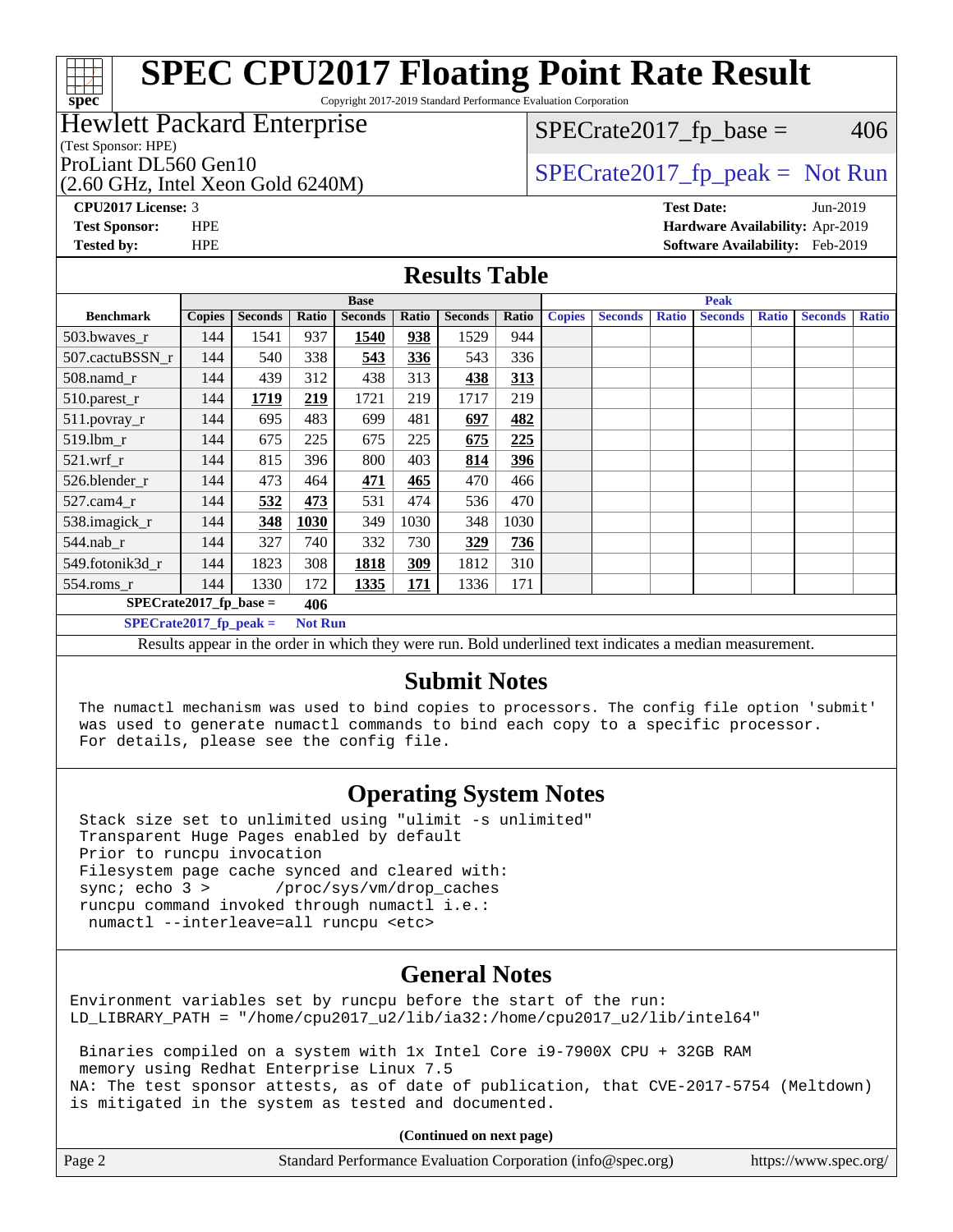## **[SPEC CPU2017 Floating Point Rate Result](http://www.spec.org/auto/cpu2017/Docs/result-fields.html#SPECCPU2017FloatingPointRateResult)**

Copyright 2017-2019 Standard Performance Evaluation Corporation

#### Hewlett Packard Enterprise

 $SPECTate2017<sub>fp</sub> base = 406$ 

#### (Test Sponsor: HPE)

(2.60 GHz, Intel Xeon Gold 6240M)

ProLiant DL560 Gen10  $SPECrate2017$  fp\_peak = Not Run

**[spec](http://www.spec.org/)**

**[Tested by:](http://www.spec.org/auto/cpu2017/Docs/result-fields.html#Testedby)** HPE **[Software Availability:](http://www.spec.org/auto/cpu2017/Docs/result-fields.html#SoftwareAvailability)** Feb-2019

**[CPU2017 License:](http://www.spec.org/auto/cpu2017/Docs/result-fields.html#CPU2017License)** 3 **[Test Date:](http://www.spec.org/auto/cpu2017/Docs/result-fields.html#TestDate)** Jun-2019 **[Test Sponsor:](http://www.spec.org/auto/cpu2017/Docs/result-fields.html#TestSponsor)** HPE **[Hardware Availability:](http://www.spec.org/auto/cpu2017/Docs/result-fields.html#HardwareAvailability)** Apr-2019

#### **[General Notes \(Continued\)](http://www.spec.org/auto/cpu2017/Docs/result-fields.html#GeneralNotes)**

Yes: The test sponsor attests, as of date of publication, that CVE-2017-5753 (Spectre variant 1) is mitigated in the system as tested and documented. Yes: The test sponsor attests, as of date of publication, that CVE-2017-5715 (Spectre variant 2) is mitigated in the system as tested and documented.

#### **[Platform Notes](http://www.spec.org/auto/cpu2017/Docs/result-fields.html#PlatformNotes)**

Page 3 Standard Performance Evaluation Corporation [\(info@spec.org\)](mailto:info@spec.org) <https://www.spec.org/> BIOS Configuration: Thermal Configuration set to Maximum Cooling Memory Patrol Scrubbing set to Disabled LLC Prefetch set to Enabled LLC Dead Line Allocation set to Disabled Enhanced Processor Performance set to Enabled Workload Profile set to General Throughput Compute Workload Profile set to Custom Energy/Performance Bias set to Balanced Performance Advanced Memory Protection set to Advanced ECC Sysinfo program /home/cpu2017\_u2/bin/sysinfo Rev: r5974 of 2018-05-19 9bcde8f2999c33d61f64985e45859ea9 running on linux-vqdi Thu Jun 13 17:03:06 2019 SUT (System Under Test) info as seen by some common utilities. For more information on this section, see <https://www.spec.org/cpu2017/Docs/config.html#sysinfo> From /proc/cpuinfo model name : Intel(R) Xeon(R) Gold 6240M CPU @ 2.60GHz 4 "physical id"s (chips) 144 "processors" cores, siblings (Caution: counting these is hw and system dependent. The following excerpts from /proc/cpuinfo might not be reliable. Use with caution.) cpu cores : 18 siblings : 36 physical 0: cores 0 1 2 3 8 9 10 11 16 17 18 19 20 24 25 26 27 physical 1: cores 0 1 2 3 8 9 10 11 16 17 18 19 20 24 25 26 27 physical 2: cores 0 1 2 3 8 9 10 11 16 17 18 19 20 24 25 26 27 physical 3: cores 0 1 2 3 8 9 10 11 16 17 18 19 20 24 25 26 27 From lscpu: Architecture: x86\_64 CPU op-mode(s): 32-bit, 64-bit Byte Order: Little Endian  $CPU(s):$  144 On-line CPU(s) list: 0-143 Thread(s) per core: 2 Core(s) per socket: 18 **(Continued on next page)**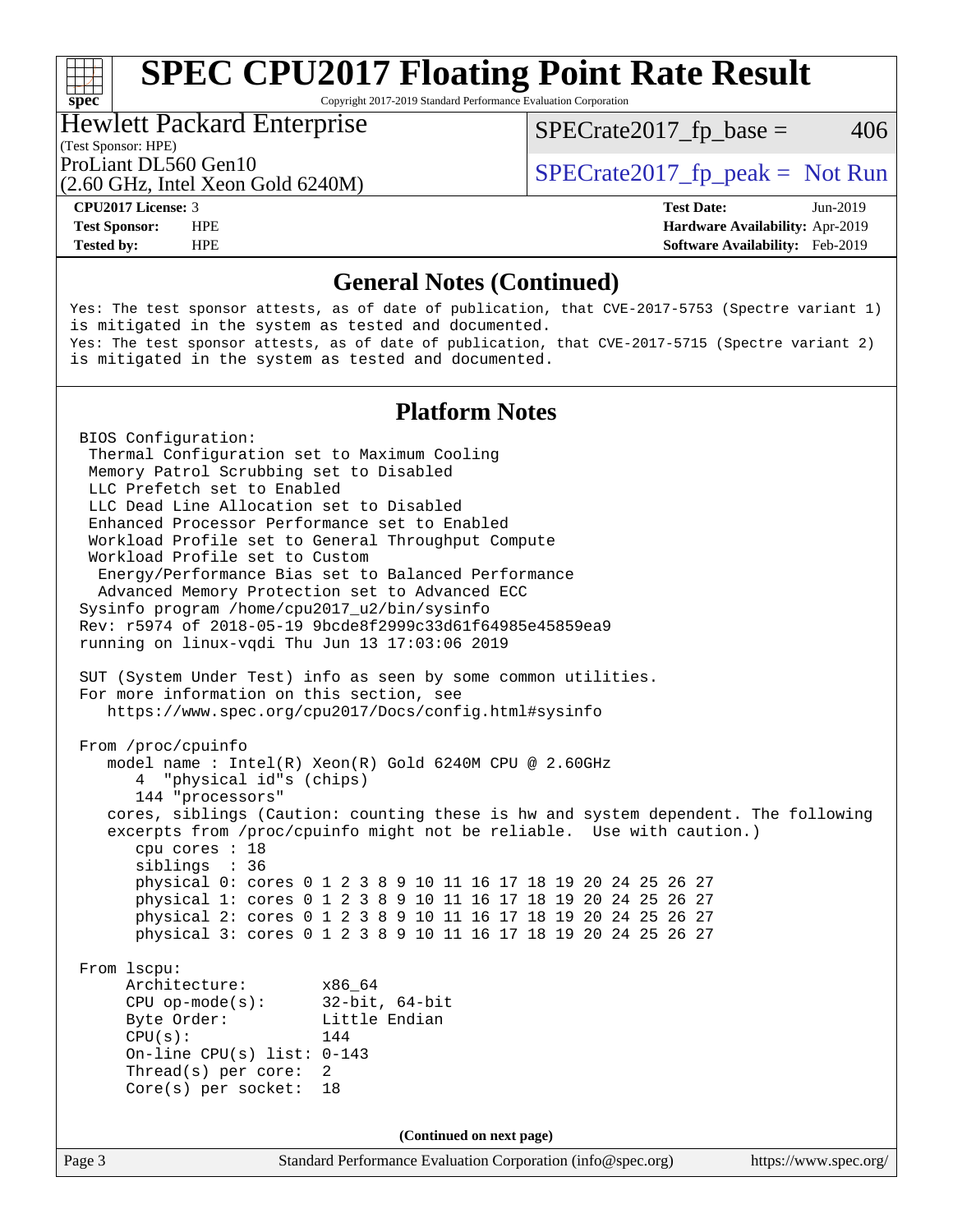# **[SPEC CPU2017 Floating Point Rate Result](http://www.spec.org/auto/cpu2017/Docs/result-fields.html#SPECCPU2017FloatingPointRateResult)**

Copyright 2017-2019 Standard Performance Evaluation Corporation

#### Hewlett Packard Enterprise

(2.60 GHz, Intel Xeon Gold 6240M)

 $SPECrate2017_fp\_base = 406$ 

(Test Sponsor: HPE)

ProLiant DL560 Gen10<br>  $(2.60 \text{ GHz})$  Intel Xeon Gold 6240M)

**[CPU2017 License:](http://www.spec.org/auto/cpu2017/Docs/result-fields.html#CPU2017License)** 3 **[Test Date:](http://www.spec.org/auto/cpu2017/Docs/result-fields.html#TestDate)** Jun-2019

**[Test Sponsor:](http://www.spec.org/auto/cpu2017/Docs/result-fields.html#TestSponsor)** HPE **[Hardware Availability:](http://www.spec.org/auto/cpu2017/Docs/result-fields.html#HardwareAvailability)** Apr-2019 **[Tested by:](http://www.spec.org/auto/cpu2017/Docs/result-fields.html#Testedby)** HPE **[Software Availability:](http://www.spec.org/auto/cpu2017/Docs/result-fields.html#SoftwareAvailability)** Feb-2019

#### **[Platform Notes \(Continued\)](http://www.spec.org/auto/cpu2017/Docs/result-fields.html#PlatformNotes)**

| Socket(s):                                       | 4                                                                                    |
|--------------------------------------------------|--------------------------------------------------------------------------------------|
| NUMA $node(s):$                                  | 8                                                                                    |
| Vendor ID:                                       | GenuineIntel                                                                         |
| CPU family:                                      | 6                                                                                    |
| Model:                                           | 85                                                                                   |
| Model name:                                      | $Intel(R) Xeon(R) Gold 6240M CPU @ 2.60GHz$                                          |
| Stepping:                                        | 7                                                                                    |
| CPU MHz:                                         | 2600.000                                                                             |
| BogoMIPS:                                        | 5200.00                                                                              |
| Virtualization:                                  | $VT - x$                                                                             |
| L1d cache:                                       | 32K                                                                                  |
| Lli cache:                                       | 32K                                                                                  |
| $L2$ cache:                                      | 1024K                                                                                |
| $L3$ cache:                                      | 25344K                                                                               |
| NUMA $node0$ $CPU(s)$ :                          | $0 - 8, 72 - 80$                                                                     |
| NUMA nodel $CPU(s):$                             | $9 - 17, 81 - 89$                                                                    |
| NUMA node2 CPU(s):                               | $18 - 26, 90 - 98$                                                                   |
| NUMA $node3$ $CPU(s):$<br>NUMA $node4$ $CPU(s):$ | $27 - 35, 99 - 107$<br>$36 - 44, 108 - 116$                                          |
| NUMA $node5$ $CPU(s):$                           | $45 - 53$ , $117 - 125$                                                              |
| NUMA $node6$ $CPU(s):$                           | $54 - 62, 126 - 134$                                                                 |
| NUMA node7 CPU(s):                               | $63 - 71, 135 - 143$                                                                 |
| Flaqs:                                           | fpu vme de pse tsc msr pae mce cx8 apic sep mtrr pge mca cmov                        |
|                                                  | pat pse36 clflush dts acpi mmx fxsr sse sse2 ss ht tm pbe syscall nx pdpelgb rdtscp  |
|                                                  | lm constant_tsc art arch_perfmon pebs bts rep_good nopl xtopology nonstop_tsc cpuid  |
|                                                  | aperfmperf tsc_known_freq pni pclmulqdq dtes64 monitor ds_cpl vmx smx est tm2 ssse3  |
|                                                  | sdbg fma cx16 xtpr pdcm pcid dca sse4_1 sse4_2 x2apic movbe popcnt                   |
|                                                  | tsc_deadline_timer aes xsave avx f16c rdrand lahf_lm abm 3dnowprefetch cpuid_fault   |
|                                                  | epb cat_13 cdp_13 invpcid_single intel_ppin mba tpr_shadow vnmi flexpriority ept     |
|                                                  | vpid fsgsbase tsc_adjust bmil hle avx2 smep bmi2 erms invpcid rtm cqm mpx rdt_a      |
|                                                  | avx512f avx512dq rdseed adx smap clflushopt clwb intel_pt avx512cd avx512bw avx512vl |
|                                                  | xsaveopt xsavec xgetbvl xsaves cqm_llc cqm_occup_llc cqm_mbm_total cqm_mbm_local     |
|                                                  | ibpb ibrs stibp dtherm ida arat pln pts pku ospke avx512_vnni arch_capabilities ssbd |
|                                                  |                                                                                      |
| /proc/cpuinfo cache data                         |                                                                                      |
| cache size : $25344$ KB                          |                                                                                      |
|                                                  |                                                                                      |
|                                                  | From numactl --hardware WARNING: a numactl 'node' might or might not correspond to a |
| physical chip.                                   |                                                                                      |
| $available: 8 nodes (0-7)$                       |                                                                                      |
|                                                  | node 0 cpus: 0 1 2 3 4 5 6 7 8 72 73 74 75 76 77 78 79 80                            |
| node 0 size: 96349 MB                            |                                                                                      |
| node 0 free: 96120 MB                            |                                                                                      |
|                                                  | node 1 cpus: 9 10 11 12 13 14 15 16 17 81 82 83 84 85 86 87 88 89                    |
| node 1 size: 96764 MB<br>node 1 free: 96380 MB   |                                                                                      |
|                                                  | node 2 cpus: 18 19 20 21 22 23 24 25 26 90 91 92 93 94 95 96 97 98                   |
|                                                  |                                                                                      |
|                                                  |                                                                                      |
|                                                  | (Continued on next page)                                                             |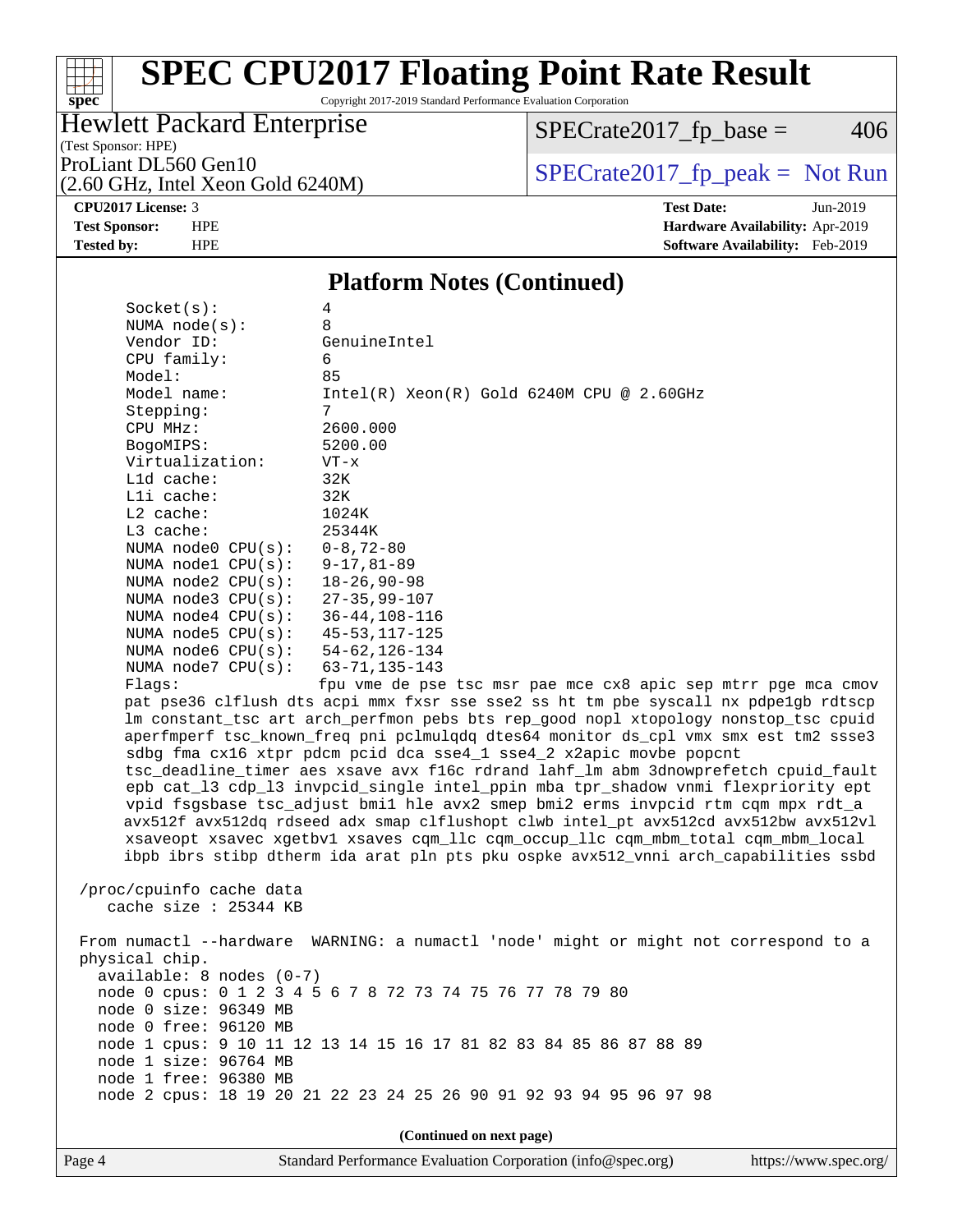# **[SPEC CPU2017 Floating Point Rate Result](http://www.spec.org/auto/cpu2017/Docs/result-fields.html#SPECCPU2017FloatingPointRateResult)**

Copyright 2017-2019 Standard Performance Evaluation Corporation

#### Hewlett Packard Enterprise

 $SPECrate2017_fp\_base = 406$ 

(Test Sponsor: HPE)

(2.60 GHz, Intel Xeon Gold 6240M)

ProLiant DL560 Gen10<br>  $(2.60 \text{ GHz})$  Intel Xeon Gold 6240M)

**[CPU2017 License:](http://www.spec.org/auto/cpu2017/Docs/result-fields.html#CPU2017License)** 3 **[Test Date:](http://www.spec.org/auto/cpu2017/Docs/result-fields.html#TestDate)** Jun-2019 **[Test Sponsor:](http://www.spec.org/auto/cpu2017/Docs/result-fields.html#TestSponsor)** HPE **[Hardware Availability:](http://www.spec.org/auto/cpu2017/Docs/result-fields.html#HardwareAvailability)** Apr-2019 **[Tested by:](http://www.spec.org/auto/cpu2017/Docs/result-fields.html#Testedby)** HPE **[Software Availability:](http://www.spec.org/auto/cpu2017/Docs/result-fields.html#SoftwareAvailability)** Feb-2019

#### **[Platform Notes \(Continued\)](http://www.spec.org/auto/cpu2017/Docs/result-fields.html#PlatformNotes)**

| node 2 size: 96735 MB                                                                                                               |
|-------------------------------------------------------------------------------------------------------------------------------------|
| node 2 free: 96614 MB                                                                                                               |
| node 3 cpus: 27 28 29 30 31 32 33 34 35 99 100 101 102 103 104 105 106 107                                                          |
| node 3 size: 96764 MB                                                                                                               |
| node 3 free: 96645 MB                                                                                                               |
| node 4 cpus: 36 37 38 39 40 41 42 43 44 108 109 110 111 112 113 114 115 116                                                         |
| node 4 size: 96764 MB                                                                                                               |
| node 4 free: 96655 MB                                                                                                               |
| node 5 cpus: 45 46 47 48 49 50 51 52 53 117 118 119 120 121 122 123 124 125                                                         |
| node 5 size: 96764 MB                                                                                                               |
| node 5 free: 96659 MB                                                                                                               |
| node 6 cpus: 54 55 56 57 58 59 60 61 62 126 127 128 129 130 131 132 133 134                                                         |
| node 6 size: 96764 MB<br>node 6 free: 96640 MB                                                                                      |
|                                                                                                                                     |
| node 7 cpus: 63 64 65 66 67 68 69 70 71 135 136 137 138 139 140 141 142 143<br>node 7 size: 96762 MB                                |
| node 7 free: 96644 MB                                                                                                               |
| node distances:                                                                                                                     |
| node 0 1 2<br>3 4 5<br>6 7                                                                                                          |
| 0: 10 21 31<br>31 31 31<br>31 31                                                                                                    |
| 1: 21 10<br>31<br>31<br>31 31<br>31<br>31                                                                                           |
| 2:<br>31<br>31<br>10<br>21<br>31 31<br>31<br>31                                                                                     |
| 3:<br>31 31<br>10<br>31<br>21<br>31<br>31<br>31                                                                                     |
| 4:<br>31 31<br>31<br>10 21<br>31<br>31<br>31                                                                                        |
| 5:<br>31 31<br>31<br>31<br>21 10<br>31<br>31                                                                                        |
| 6:<br>31 31 31<br>31<br>31 31<br>21<br>10                                                                                           |
| 7:<br>31 31 31<br>31<br>31 31<br>10<br>21                                                                                           |
| From /proc/meminfo<br>MemTotal:<br>792238792 kB<br>HugePages_Total: 0<br>Hugepagesize: 2048 kB                                      |
| From /etc/*release* /etc/*version*<br>os-release:<br>NAME="SLES"                                                                    |
| VERSION="15"                                                                                                                        |
| VERSION_ID="15"<br>PRETTY_NAME="SUSE Linux Enterprise Server 15"                                                                    |
| ID="sles"                                                                                                                           |
| ID_LIKE="suse"                                                                                                                      |
| ANSI COLOR="0;32"                                                                                                                   |
| CPE_NAME="cpe:/o:suse:sles:15"                                                                                                      |
|                                                                                                                                     |
| uname $-a$ :<br>Linux linux-vqdi 4.12.14-23-default #1 SMP Tue May 29 21:04:44 UTC 2018 (cd0437b)<br>x86_64 x86_64 x86_64 GNU/Linux |
|                                                                                                                                     |
| (Continued on next page)                                                                                                            |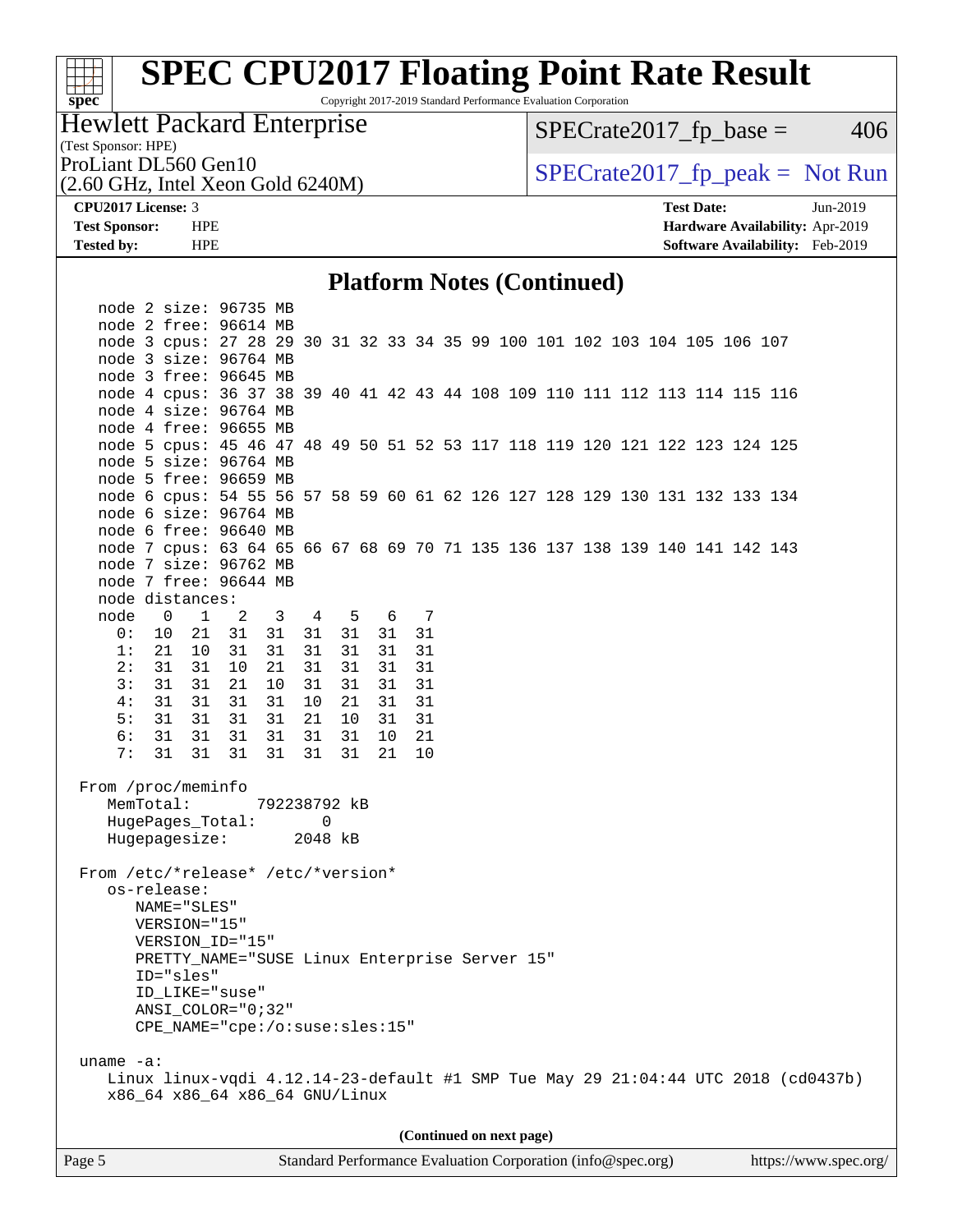# **[SPEC CPU2017 Floating Point Rate Result](http://www.spec.org/auto/cpu2017/Docs/result-fields.html#SPECCPU2017FloatingPointRateResult)**

Copyright 2017-2019 Standard Performance Evaluation Corporation

Hewlett Packard Enterprise

 $SPECTate2017<sub>fp</sub> base = 406$ 

(Test Sponsor: HPE)

(2.60 GHz, Intel Xeon Gold 6240M)

ProLiant DL560 Gen10<br>  $\begin{array}{r} \text{SPECrate2017\_fp\_peak = Not Run} \\ \text{SPECrate2017\_fp\_peak = Not Run} \end{array}$ 

**[spec](http://www.spec.org/)**

 $\pm r$ 

**[CPU2017 License:](http://www.spec.org/auto/cpu2017/Docs/result-fields.html#CPU2017License)** 3 **[Test Date:](http://www.spec.org/auto/cpu2017/Docs/result-fields.html#TestDate)** Jun-2019 **[Test Sponsor:](http://www.spec.org/auto/cpu2017/Docs/result-fields.html#TestSponsor)** HPE **[Hardware Availability:](http://www.spec.org/auto/cpu2017/Docs/result-fields.html#HardwareAvailability)** Apr-2019 **[Tested by:](http://www.spec.org/auto/cpu2017/Docs/result-fields.html#Testedby)** HPE **[Software Availability:](http://www.spec.org/auto/cpu2017/Docs/result-fields.html#SoftwareAvailability)** Feb-2019

#### **[Platform Notes \(Continued\)](http://www.spec.org/auto/cpu2017/Docs/result-fields.html#PlatformNotes)**

Kernel self-reported vulnerability status:

 CVE-2017-5754 (Meltdown): Not affected CVE-2017-5753 (Spectre variant 1): Mitigation: \_\_user pointer sanitization CVE-2017-5715 (Spectre variant 2): Mitigation: Indirect Branch Restricted Speculation, IBPB, IBRS\_FW

run-level 3 Jun 13 17:01

 SPEC is set to: /home/cpu2017\_u2 Filesystem Type Size Used Avail Use% Mounted on /dev/sda2 btrfs 371G 291G 80G 79% /home

 Additional information from dmidecode follows. WARNING: Use caution when you interpret this section. The 'dmidecode' program reads system data which is "intended to allow hardware to be accurately determined", but the intent may not be met, as there are frequent changes to hardware, firmware, and the "DMTF SMBIOS" standard. BIOS HPE U34 02/02/2019 Memory: 24x UNKNOWN NOT AVAILABLE

24x UNKNOWN NOT AVAILABLE 32 GB 2 rank 2933

(End of data from sysinfo program)

#### **[Compiler Version Notes](http://www.spec.org/auto/cpu2017/Docs/result-fields.html#CompilerVersionNotes)**

| $519.1$ bm_r(base) 538.imagick_r(base) 544.nab_r(base)<br>CC.<br>Intel(R) C Intel(R) 64 Compiler for applications running on Intel(R) 64,<br>Version 19.0.2.187 Build 20190117<br>Copyright (C) 1985-2019 Intel Corporation. All rights reserved.<br>CXXC 508. namd $r(base)$ 510. parest $r(base)$<br>Intel(R) $C++$ Intel(R) 64 Compiler for applications running on Intel(R) 64,<br>Version 19.0.2.187 Build 20190117<br>Copyright (C) 1985-2019 Intel Corporation. All rights reserved.<br>CC 511. povray $r(base)$ 526. blender $r(base)$<br>(Continued on next page) | Page 6<br>Standard Performance Evaluation Corporation (info@spec.org) | https://www.spec.org/ |
|----------------------------------------------------------------------------------------------------------------------------------------------------------------------------------------------------------------------------------------------------------------------------------------------------------------------------------------------------------------------------------------------------------------------------------------------------------------------------------------------------------------------------------------------------------------------------|-----------------------------------------------------------------------|-----------------------|
|                                                                                                                                                                                                                                                                                                                                                                                                                                                                                                                                                                            |                                                                       |                       |
|                                                                                                                                                                                                                                                                                                                                                                                                                                                                                                                                                                            |                                                                       |                       |
|                                                                                                                                                                                                                                                                                                                                                                                                                                                                                                                                                                            |                                                                       |                       |
|                                                                                                                                                                                                                                                                                                                                                                                                                                                                                                                                                                            |                                                                       |                       |
|                                                                                                                                                                                                                                                                                                                                                                                                                                                                                                                                                                            |                                                                       |                       |
|                                                                                                                                                                                                                                                                                                                                                                                                                                                                                                                                                                            |                                                                       |                       |
|                                                                                                                                                                                                                                                                                                                                                                                                                                                                                                                                                                            |                                                                       |                       |
|                                                                                                                                                                                                                                                                                                                                                                                                                                                                                                                                                                            |                                                                       |                       |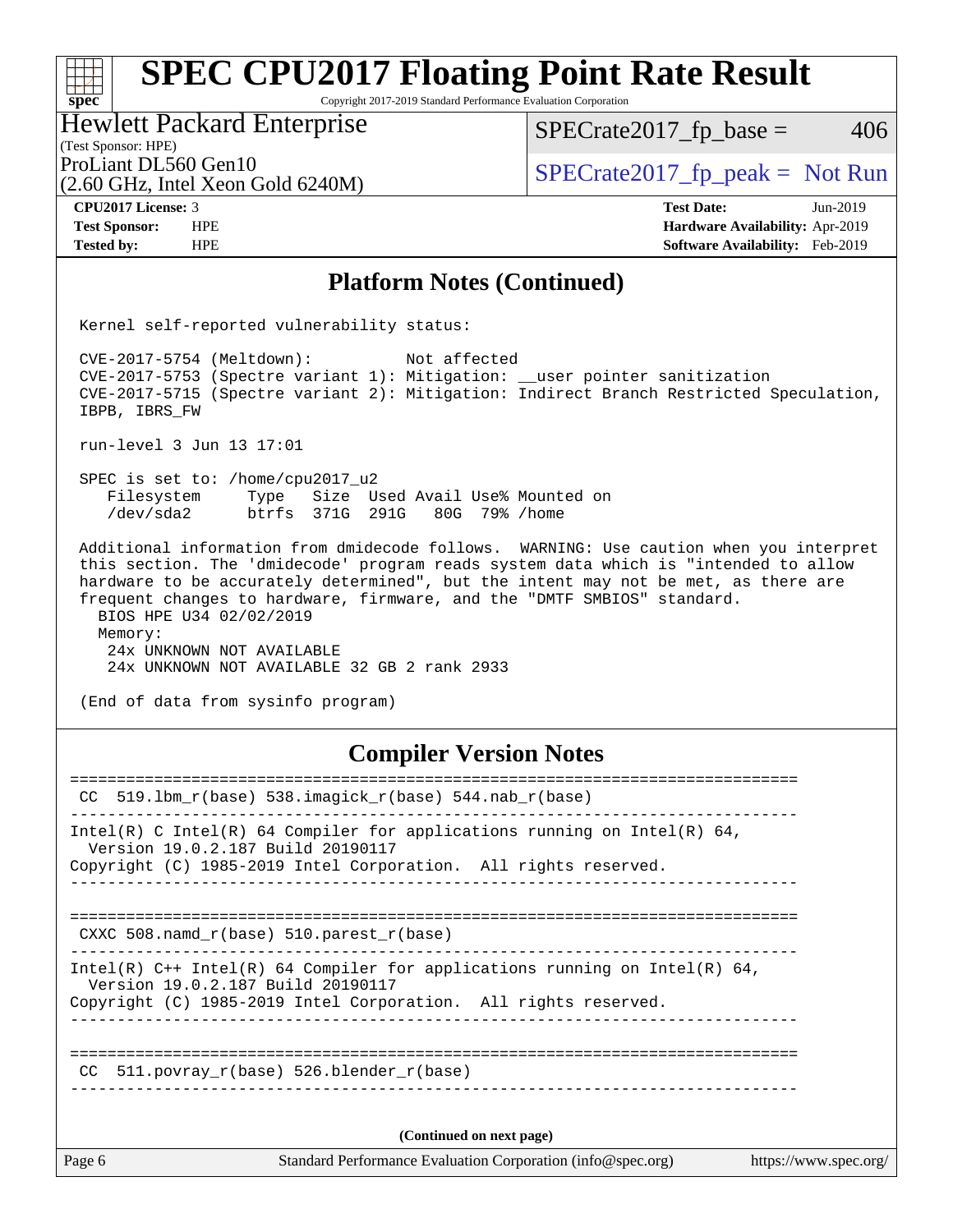# **[SPEC CPU2017 Floating Point Rate Result](http://www.spec.org/auto/cpu2017/Docs/result-fields.html#SPECCPU2017FloatingPointRateResult)**

Copyright 2017-2019 Standard Performance Evaluation Corporation

#### Hewlett Packard Enterprise

 $SPECrate2017_fp\_base = 406$ 

### (Test Sponsor: HPE)

(2.60 GHz, Intel Xeon Gold 6240M)

ProLiant DL560 Gen10<br>  $\begin{array}{r} \text{SPECrate2017\_fp\_peak = Not Run} \\ \text{SPECrate2017\_fp\_peak = Not Run} \end{array}$ 

**[CPU2017 License:](http://www.spec.org/auto/cpu2017/Docs/result-fields.html#CPU2017License)** 3 **[Test Date:](http://www.spec.org/auto/cpu2017/Docs/result-fields.html#TestDate)** Jun-2019 **[Test Sponsor:](http://www.spec.org/auto/cpu2017/Docs/result-fields.html#TestSponsor)** HPE **[Hardware Availability:](http://www.spec.org/auto/cpu2017/Docs/result-fields.html#HardwareAvailability)** Apr-2019 **[Tested by:](http://www.spec.org/auto/cpu2017/Docs/result-fields.html#Testedby)** HPE **[Software Availability:](http://www.spec.org/auto/cpu2017/Docs/result-fields.html#SoftwareAvailability)** Feb-2019

#### **[Compiler Version Notes \(Continued\)](http://www.spec.org/auto/cpu2017/Docs/result-fields.html#CompilerVersionNotes)**

| Intel(R) $C++$ Intel(R) 64 Compiler for applications running on Intel(R) 64,<br>Version 19.0.2.187 Build 20190117<br>Copyright (C) 1985-2019 Intel Corporation. All rights reserved.<br>Intel(R) C Intel(R) 64 Compiler for applications running on Intel(R) 64,<br>Version 19.0.2.187 Build 20190117 |
|-------------------------------------------------------------------------------------------------------------------------------------------------------------------------------------------------------------------------------------------------------------------------------------------------------|
| Copyright (C) 1985-2019 Intel Corporation. All rights reserved.                                                                                                                                                                                                                                       |
|                                                                                                                                                                                                                                                                                                       |
| $FC 507.cactuBSSN_r(base)$<br>________________________________                                                                                                                                                                                                                                        |
| Intel(R) $C++$ Intel(R) 64 Compiler for applications running on Intel(R) 64,<br>Version 19.0.2.187 Build 20190117                                                                                                                                                                                     |
| Copyright (C) 1985-2019 Intel Corporation. All rights reserved.<br>Intel(R) C Intel(R) 64 Compiler for applications running on Intel(R) 64,<br>Version 19.0.2.187 Build 20190117                                                                                                                      |
| Copyright (C) 1985-2019 Intel Corporation. All rights reserved.<br>$Intel(R)$ Fortran Intel(R) 64 Compiler for applications running on Intel(R)<br>64, Version 19.0.2.187 Build 20190117                                                                                                              |
| Copyright (C) 1985-2019 Intel Corporation. All rights reserved.                                                                                                                                                                                                                                       |
| FC 503.bwaves_r(base) 549.fotonik3d_r(base) 554.roms_r(base)                                                                                                                                                                                                                                          |
| $Intel(R)$ Fortran Intel(R) 64 Compiler for applications running on Intel(R)<br>64, Version 19.0.2.187 Build 20190117                                                                                                                                                                                 |
| Copyright (C) 1985-2019 Intel Corporation. All rights reserved.                                                                                                                                                                                                                                       |
|                                                                                                                                                                                                                                                                                                       |
| $CC$ 521.wrf_r(base) 527.cam4_r(base)                                                                                                                                                                                                                                                                 |
| $Intel(R)$ Fortran Intel(R) 64 Compiler for applications running on Intel(R)<br>64, Version 19.0.2.187 Build 20190117                                                                                                                                                                                 |
| Copyright (C) 1985-2019 Intel Corporation. All rights reserved.<br>Intel(R) C Intel(R) 64 Compiler for applications running on Intel(R) 64,<br>Version 19.0.2.187 Build 20190117                                                                                                                      |
| Copyright (C) 1985-2019 Intel Corporation. All rights reserved.                                                                                                                                                                                                                                       |
|                                                                                                                                                                                                                                                                                                       |

### **[Base Compiler Invocation](http://www.spec.org/auto/cpu2017/Docs/result-fields.html#BaseCompilerInvocation)**

[C benchmarks](http://www.spec.org/auto/cpu2017/Docs/result-fields.html#Cbenchmarks):

[icc -m64 -std=c11](http://www.spec.org/cpu2017/results/res2019q3/cpu2017-20190625-15750.flags.html#user_CCbase_intel_icc_64bit_c11_33ee0cdaae7deeeab2a9725423ba97205ce30f63b9926c2519791662299b76a0318f32ddfffdc46587804de3178b4f9328c46fa7c2b0cd779d7a61945c91cd35)

**(Continued on next page)**

Page 7 Standard Performance Evaluation Corporation [\(info@spec.org\)](mailto:info@spec.org) <https://www.spec.org/>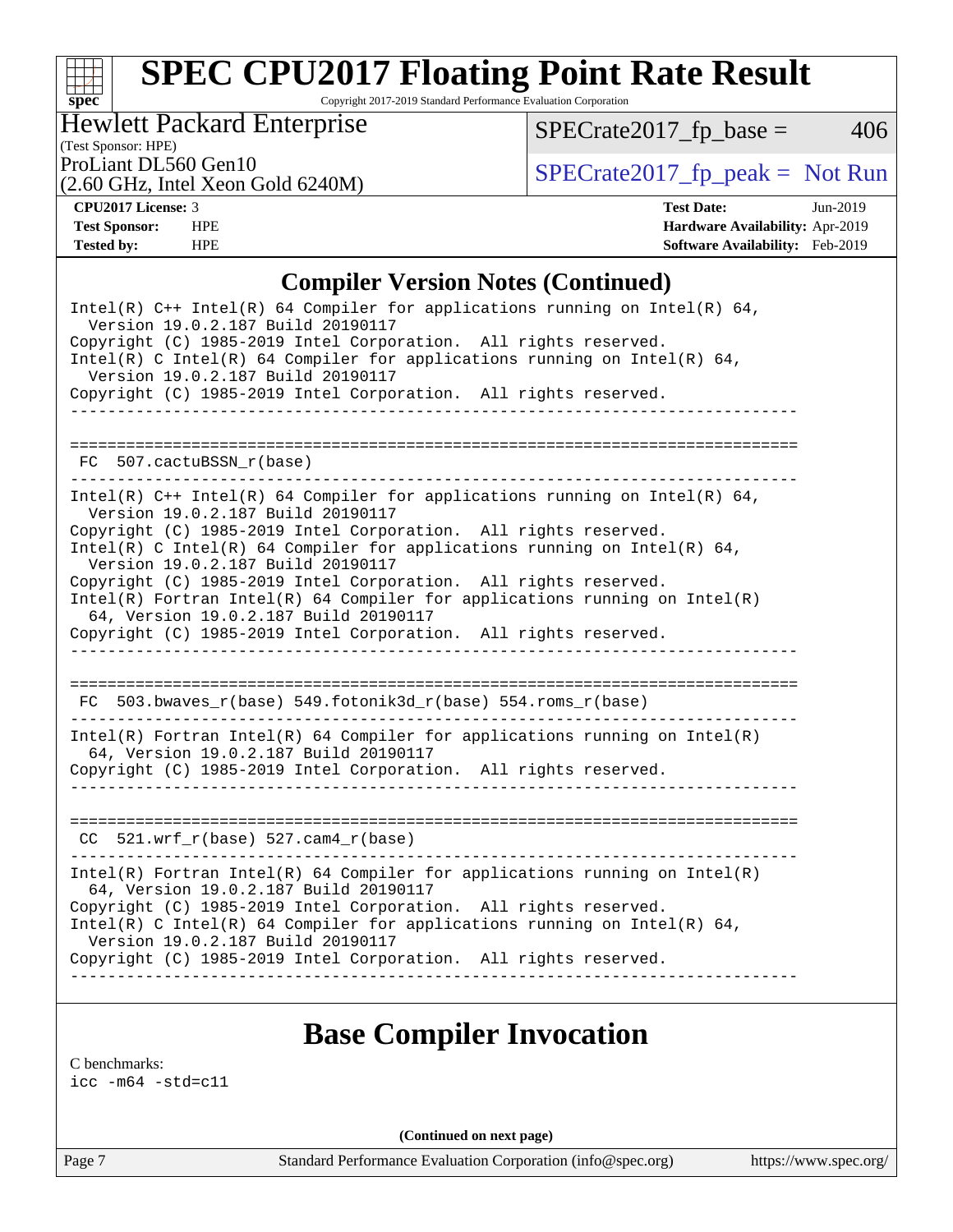# **[SPEC CPU2017 Floating Point Rate Result](http://www.spec.org/auto/cpu2017/Docs/result-fields.html#SPECCPU2017FloatingPointRateResult)**

Copyright 2017-2019 Standard Performance Evaluation Corporation

#### Hewlett Packard Enterprise

(2.60 GHz, Intel Xeon Gold 6240M)

 $SPECTate2017<sub>fp</sub> base = 406$ 

(Test Sponsor: HPE)

ProLiant DL560 Gen10  $SPECrate2017$  fp\_peak = Not Run

**[CPU2017 License:](http://www.spec.org/auto/cpu2017/Docs/result-fields.html#CPU2017License)** 3 **[Test Date:](http://www.spec.org/auto/cpu2017/Docs/result-fields.html#TestDate)** Jun-2019 **[Test Sponsor:](http://www.spec.org/auto/cpu2017/Docs/result-fields.html#TestSponsor)** HPE **[Hardware Availability:](http://www.spec.org/auto/cpu2017/Docs/result-fields.html#HardwareAvailability)** Apr-2019 **[Tested by:](http://www.spec.org/auto/cpu2017/Docs/result-fields.html#Testedby)** HPE **[Software Availability:](http://www.spec.org/auto/cpu2017/Docs/result-fields.html#SoftwareAvailability)** Feb-2019

### **[Base Compiler Invocation \(Continued\)](http://www.spec.org/auto/cpu2017/Docs/result-fields.html#BaseCompilerInvocation)**

[C++ benchmarks:](http://www.spec.org/auto/cpu2017/Docs/result-fields.html#CXXbenchmarks) [icpc -m64](http://www.spec.org/cpu2017/results/res2019q3/cpu2017-20190625-15750.flags.html#user_CXXbase_intel_icpc_64bit_4ecb2543ae3f1412ef961e0650ca070fec7b7afdcd6ed48761b84423119d1bf6bdf5cad15b44d48e7256388bc77273b966e5eb805aefd121eb22e9299b2ec9d9)

[Fortran benchmarks](http://www.spec.org/auto/cpu2017/Docs/result-fields.html#Fortranbenchmarks): [ifort -m64](http://www.spec.org/cpu2017/results/res2019q3/cpu2017-20190625-15750.flags.html#user_FCbase_intel_ifort_64bit_24f2bb282fbaeffd6157abe4f878425411749daecae9a33200eee2bee2fe76f3b89351d69a8130dd5949958ce389cf37ff59a95e7a40d588e8d3a57e0c3fd751)

[Benchmarks using both Fortran and C](http://www.spec.org/auto/cpu2017/Docs/result-fields.html#BenchmarksusingbothFortranandC): [ifort -m64](http://www.spec.org/cpu2017/results/res2019q3/cpu2017-20190625-15750.flags.html#user_CC_FCbase_intel_ifort_64bit_24f2bb282fbaeffd6157abe4f878425411749daecae9a33200eee2bee2fe76f3b89351d69a8130dd5949958ce389cf37ff59a95e7a40d588e8d3a57e0c3fd751) [icc -m64 -std=c11](http://www.spec.org/cpu2017/results/res2019q3/cpu2017-20190625-15750.flags.html#user_CC_FCbase_intel_icc_64bit_c11_33ee0cdaae7deeeab2a9725423ba97205ce30f63b9926c2519791662299b76a0318f32ddfffdc46587804de3178b4f9328c46fa7c2b0cd779d7a61945c91cd35)

[Benchmarks using both C and C++](http://www.spec.org/auto/cpu2017/Docs/result-fields.html#BenchmarksusingbothCandCXX): [icpc -m64](http://www.spec.org/cpu2017/results/res2019q3/cpu2017-20190625-15750.flags.html#user_CC_CXXbase_intel_icpc_64bit_4ecb2543ae3f1412ef961e0650ca070fec7b7afdcd6ed48761b84423119d1bf6bdf5cad15b44d48e7256388bc77273b966e5eb805aefd121eb22e9299b2ec9d9) [icc -m64 -std=c11](http://www.spec.org/cpu2017/results/res2019q3/cpu2017-20190625-15750.flags.html#user_CC_CXXbase_intel_icc_64bit_c11_33ee0cdaae7deeeab2a9725423ba97205ce30f63b9926c2519791662299b76a0318f32ddfffdc46587804de3178b4f9328c46fa7c2b0cd779d7a61945c91cd35)

[Benchmarks using Fortran, C, and C++:](http://www.spec.org/auto/cpu2017/Docs/result-fields.html#BenchmarksusingFortranCandCXX) [icpc -m64](http://www.spec.org/cpu2017/results/res2019q3/cpu2017-20190625-15750.flags.html#user_CC_CXX_FCbase_intel_icpc_64bit_4ecb2543ae3f1412ef961e0650ca070fec7b7afdcd6ed48761b84423119d1bf6bdf5cad15b44d48e7256388bc77273b966e5eb805aefd121eb22e9299b2ec9d9) [icc -m64 -std=c11](http://www.spec.org/cpu2017/results/res2019q3/cpu2017-20190625-15750.flags.html#user_CC_CXX_FCbase_intel_icc_64bit_c11_33ee0cdaae7deeeab2a9725423ba97205ce30f63b9926c2519791662299b76a0318f32ddfffdc46587804de3178b4f9328c46fa7c2b0cd779d7a61945c91cd35) [ifort -m64](http://www.spec.org/cpu2017/results/res2019q3/cpu2017-20190625-15750.flags.html#user_CC_CXX_FCbase_intel_ifort_64bit_24f2bb282fbaeffd6157abe4f878425411749daecae9a33200eee2bee2fe76f3b89351d69a8130dd5949958ce389cf37ff59a95e7a40d588e8d3a57e0c3fd751)

### **[Base Portability Flags](http://www.spec.org/auto/cpu2017/Docs/result-fields.html#BasePortabilityFlags)**

 503.bwaves\_r: [-DSPEC\\_LP64](http://www.spec.org/cpu2017/results/res2019q3/cpu2017-20190625-15750.flags.html#suite_basePORTABILITY503_bwaves_r_DSPEC_LP64) 507.cactuBSSN\_r: [-DSPEC\\_LP64](http://www.spec.org/cpu2017/results/res2019q3/cpu2017-20190625-15750.flags.html#suite_basePORTABILITY507_cactuBSSN_r_DSPEC_LP64) 508.namd\_r: [-DSPEC\\_LP64](http://www.spec.org/cpu2017/results/res2019q3/cpu2017-20190625-15750.flags.html#suite_basePORTABILITY508_namd_r_DSPEC_LP64) 510.parest\_r: [-DSPEC\\_LP64](http://www.spec.org/cpu2017/results/res2019q3/cpu2017-20190625-15750.flags.html#suite_basePORTABILITY510_parest_r_DSPEC_LP64) 511.povray\_r: [-DSPEC\\_LP64](http://www.spec.org/cpu2017/results/res2019q3/cpu2017-20190625-15750.flags.html#suite_basePORTABILITY511_povray_r_DSPEC_LP64) 519.lbm\_r: [-DSPEC\\_LP64](http://www.spec.org/cpu2017/results/res2019q3/cpu2017-20190625-15750.flags.html#suite_basePORTABILITY519_lbm_r_DSPEC_LP64) 521.wrf\_r: [-DSPEC\\_LP64](http://www.spec.org/cpu2017/results/res2019q3/cpu2017-20190625-15750.flags.html#suite_basePORTABILITY521_wrf_r_DSPEC_LP64) [-DSPEC\\_CASE\\_FLAG](http://www.spec.org/cpu2017/results/res2019q3/cpu2017-20190625-15750.flags.html#b521.wrf_r_baseCPORTABILITY_DSPEC_CASE_FLAG) [-convert big\\_endian](http://www.spec.org/cpu2017/results/res2019q3/cpu2017-20190625-15750.flags.html#user_baseFPORTABILITY521_wrf_r_convert_big_endian_c3194028bc08c63ac5d04de18c48ce6d347e4e562e8892b8bdbdc0214820426deb8554edfa529a3fb25a586e65a3d812c835984020483e7e73212c4d31a38223) 526.blender\_r: [-DSPEC\\_LP64](http://www.spec.org/cpu2017/results/res2019q3/cpu2017-20190625-15750.flags.html#suite_basePORTABILITY526_blender_r_DSPEC_LP64) [-DSPEC\\_LINUX](http://www.spec.org/cpu2017/results/res2019q3/cpu2017-20190625-15750.flags.html#b526.blender_r_baseCPORTABILITY_DSPEC_LINUX) [-funsigned-char](http://www.spec.org/cpu2017/results/res2019q3/cpu2017-20190625-15750.flags.html#user_baseCPORTABILITY526_blender_r_force_uchar_40c60f00ab013830e2dd6774aeded3ff59883ba5a1fc5fc14077f794d777847726e2a5858cbc7672e36e1b067e7e5c1d9a74f7176df07886a243d7cc18edfe67) 527.cam4\_r: [-DSPEC\\_LP64](http://www.spec.org/cpu2017/results/res2019q3/cpu2017-20190625-15750.flags.html#suite_basePORTABILITY527_cam4_r_DSPEC_LP64) [-DSPEC\\_CASE\\_FLAG](http://www.spec.org/cpu2017/results/res2019q3/cpu2017-20190625-15750.flags.html#b527.cam4_r_baseCPORTABILITY_DSPEC_CASE_FLAG) 538.imagick\_r: [-DSPEC\\_LP64](http://www.spec.org/cpu2017/results/res2019q3/cpu2017-20190625-15750.flags.html#suite_basePORTABILITY538_imagick_r_DSPEC_LP64) 544.nab\_r: [-DSPEC\\_LP64](http://www.spec.org/cpu2017/results/res2019q3/cpu2017-20190625-15750.flags.html#suite_basePORTABILITY544_nab_r_DSPEC_LP64) 549.fotonik3d\_r: [-DSPEC\\_LP64](http://www.spec.org/cpu2017/results/res2019q3/cpu2017-20190625-15750.flags.html#suite_basePORTABILITY549_fotonik3d_r_DSPEC_LP64) 554.roms\_r: [-DSPEC\\_LP64](http://www.spec.org/cpu2017/results/res2019q3/cpu2017-20190625-15750.flags.html#suite_basePORTABILITY554_roms_r_DSPEC_LP64)

### **[Base Optimization Flags](http://www.spec.org/auto/cpu2017/Docs/result-fields.html#BaseOptimizationFlags)**

[C benchmarks](http://www.spec.org/auto/cpu2017/Docs/result-fields.html#Cbenchmarks):

[-xCORE-AVX2](http://www.spec.org/cpu2017/results/res2019q3/cpu2017-20190625-15750.flags.html#user_CCbase_f-xCORE-AVX2) [-ipo](http://www.spec.org/cpu2017/results/res2019q3/cpu2017-20190625-15750.flags.html#user_CCbase_f-ipo) [-O3](http://www.spec.org/cpu2017/results/res2019q3/cpu2017-20190625-15750.flags.html#user_CCbase_f-O3) [-no-prec-div](http://www.spec.org/cpu2017/results/res2019q3/cpu2017-20190625-15750.flags.html#user_CCbase_f-no-prec-div) [-qopt-prefetch](http://www.spec.org/cpu2017/results/res2019q3/cpu2017-20190625-15750.flags.html#user_CCbase_f-qopt-prefetch) [-ffinite-math-only](http://www.spec.org/cpu2017/results/res2019q3/cpu2017-20190625-15750.flags.html#user_CCbase_f_finite_math_only_cb91587bd2077682c4b38af759c288ed7c732db004271a9512da14a4f8007909a5f1427ecbf1a0fb78ff2a814402c6114ac565ca162485bbcae155b5e4258871) [-qopt-mem-layout-trans=4](http://www.spec.org/cpu2017/results/res2019q3/cpu2017-20190625-15750.flags.html#user_CCbase_f-qopt-mem-layout-trans_fa39e755916c150a61361b7846f310bcdf6f04e385ef281cadf3647acec3f0ae266d1a1d22d972a7087a248fd4e6ca390a3634700869573d231a252c784941a8)

[C++ benchmarks:](http://www.spec.org/auto/cpu2017/Docs/result-fields.html#CXXbenchmarks) [-xCORE-AVX2](http://www.spec.org/cpu2017/results/res2019q3/cpu2017-20190625-15750.flags.html#user_CXXbase_f-xCORE-AVX2) [-ipo](http://www.spec.org/cpu2017/results/res2019q3/cpu2017-20190625-15750.flags.html#user_CXXbase_f-ipo) [-O3](http://www.spec.org/cpu2017/results/res2019q3/cpu2017-20190625-15750.flags.html#user_CXXbase_f-O3) [-no-prec-div](http://www.spec.org/cpu2017/results/res2019q3/cpu2017-20190625-15750.flags.html#user_CXXbase_f-no-prec-div) [-qopt-prefetch](http://www.spec.org/cpu2017/results/res2019q3/cpu2017-20190625-15750.flags.html#user_CXXbase_f-qopt-prefetch) [-ffinite-math-only](http://www.spec.org/cpu2017/results/res2019q3/cpu2017-20190625-15750.flags.html#user_CXXbase_f_finite_math_only_cb91587bd2077682c4b38af759c288ed7c732db004271a9512da14a4f8007909a5f1427ecbf1a0fb78ff2a814402c6114ac565ca162485bbcae155b5e4258871) [-qopt-mem-layout-trans=4](http://www.spec.org/cpu2017/results/res2019q3/cpu2017-20190625-15750.flags.html#user_CXXbase_f-qopt-mem-layout-trans_fa39e755916c150a61361b7846f310bcdf6f04e385ef281cadf3647acec3f0ae266d1a1d22d972a7087a248fd4e6ca390a3634700869573d231a252c784941a8)

**(Continued on next page)**

Page 8 Standard Performance Evaluation Corporation [\(info@spec.org\)](mailto:info@spec.org) <https://www.spec.org/>